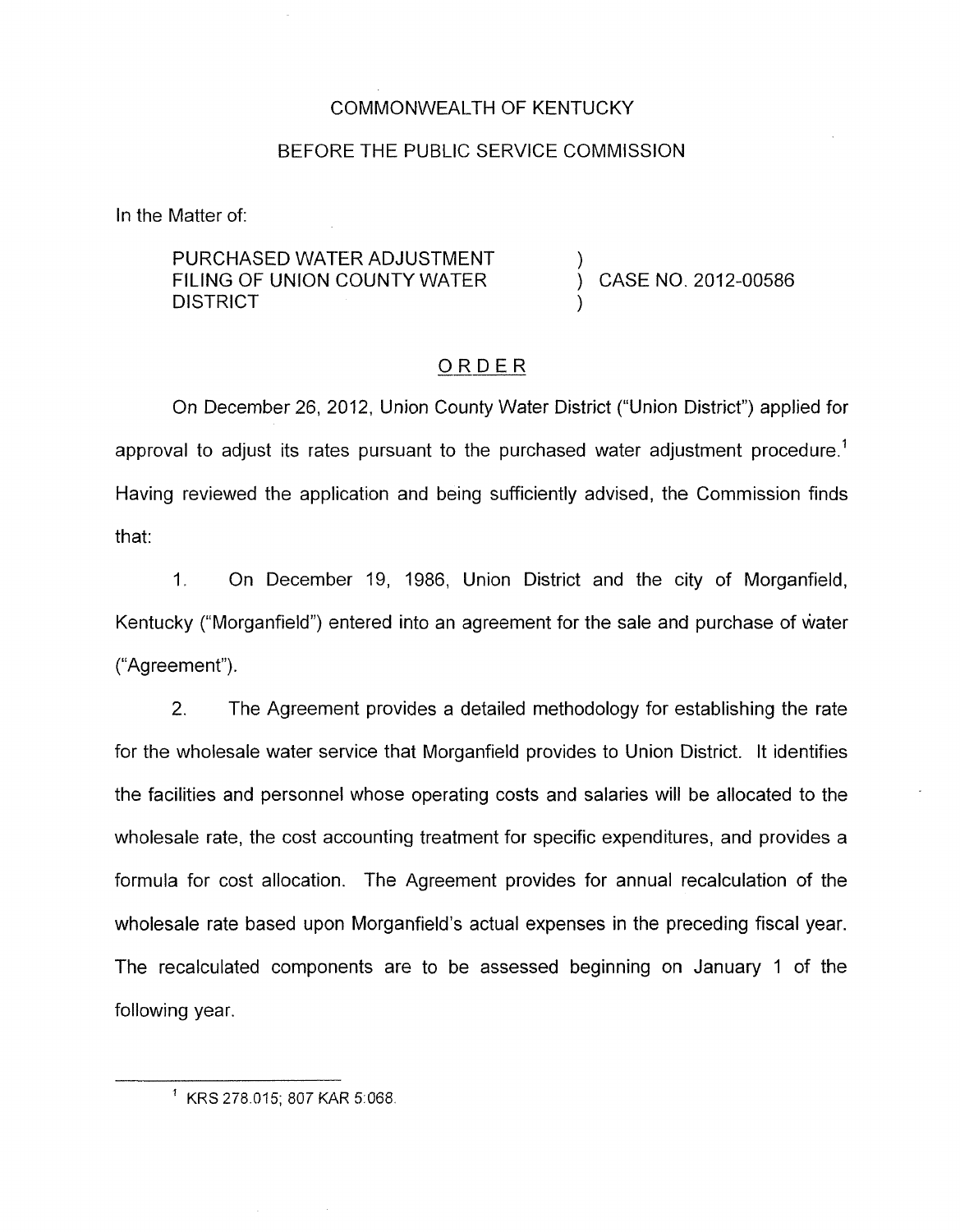**3.** Union District continues to purchase water from Morganfield pursuant to the Agreement.

4. Morganfield notified Union District that, effective January 1, 2013, its volumetric wholesale rate to Union District would increase from \$1.5035 per 1,000 gallons to \$1.6617 per 1,000 gallons.

*5.* The formula set forth in the Agreement is the rate for wholesale water service.<sup>2</sup> and as this formula has remained unchanged since the contract's execution, KRS 278.180(1) did not require 30 days' notice to the Commission of the recalculated cost components. Under the contract terms, this recalculation may be properly assessed on and after January 1, 2013.

6. Union District applied a purchased water adjustment factor of \$0.17 per 1,000 gallons to its rates.

7. Union District adjusted its rates on January 1, 2013.

8. During the 12 months ending November 30, 2012, Union District purchased 335,848,500 gallons of water from Morganfield. It sold 316,280,820 gallons of water during the same period.

9. The purchased water adjustment factor of \$0.17 per 1,000 gallons, as calculated in Appendix A to this Order, is fair, just, and reasonable and should be approved.

IO. When applying the purchased water adjustment factor to all rate schedules other than the schedule for 5/8-inch meter service, Union District incorrectly

In this respect, the wholesale service rate is similar to an electric utility's fuel adjustment rate. *See, e g., State ex. re/ Utilities Commission v Edmisten,* 230 *S* E.2d 651, 659 (N.C. 1976) ("the word 'rate' used in the Public Utility Act refers not only to the monetary amount which each customer must ultimately pay but also to the published method or schedule by which that amount is figured"). **2**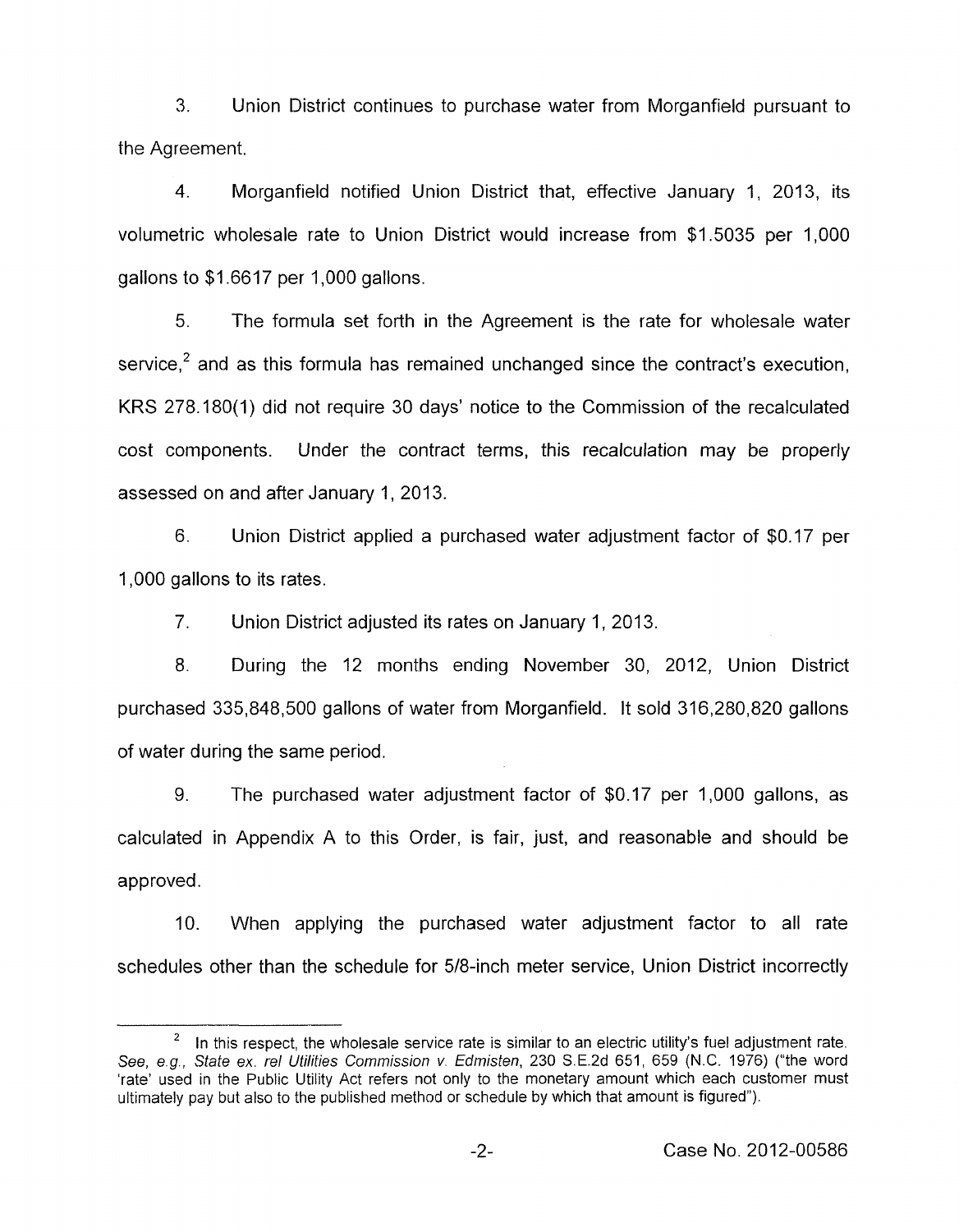applied the adjustment factor to the rate block for monthly purchases from 200,000 to 299,999 gallons. Union District should file with the Commission a revised tariff sheet reflecting the rates set forth in Appendix B of this Order.

11. The rates set forth in Appendix B to this Order are fair, just, and reasonable and should be approved for water service that Union District renders on and after January 1, 2013.

IT IS THEREFORE ORDERED that:

1. Union District's proposed rates are denied.

2. The purchased water adjustment factor of \$0.17 per 1,000 gallons as calculated in Appendix A is approved.

*3.* The rates in Appendix B are approved for service that Union District renders on and after January 1, 2013.

**4.** Within 20 days of the date of this Order, Union District shall file with the Commission, using the Commission's electronic Tariff Filing System, revised tariff sheets showing the rates approved herein.

By the Commission



 $\overline{A}$ **ATTES** Director

Case No. 2012-00586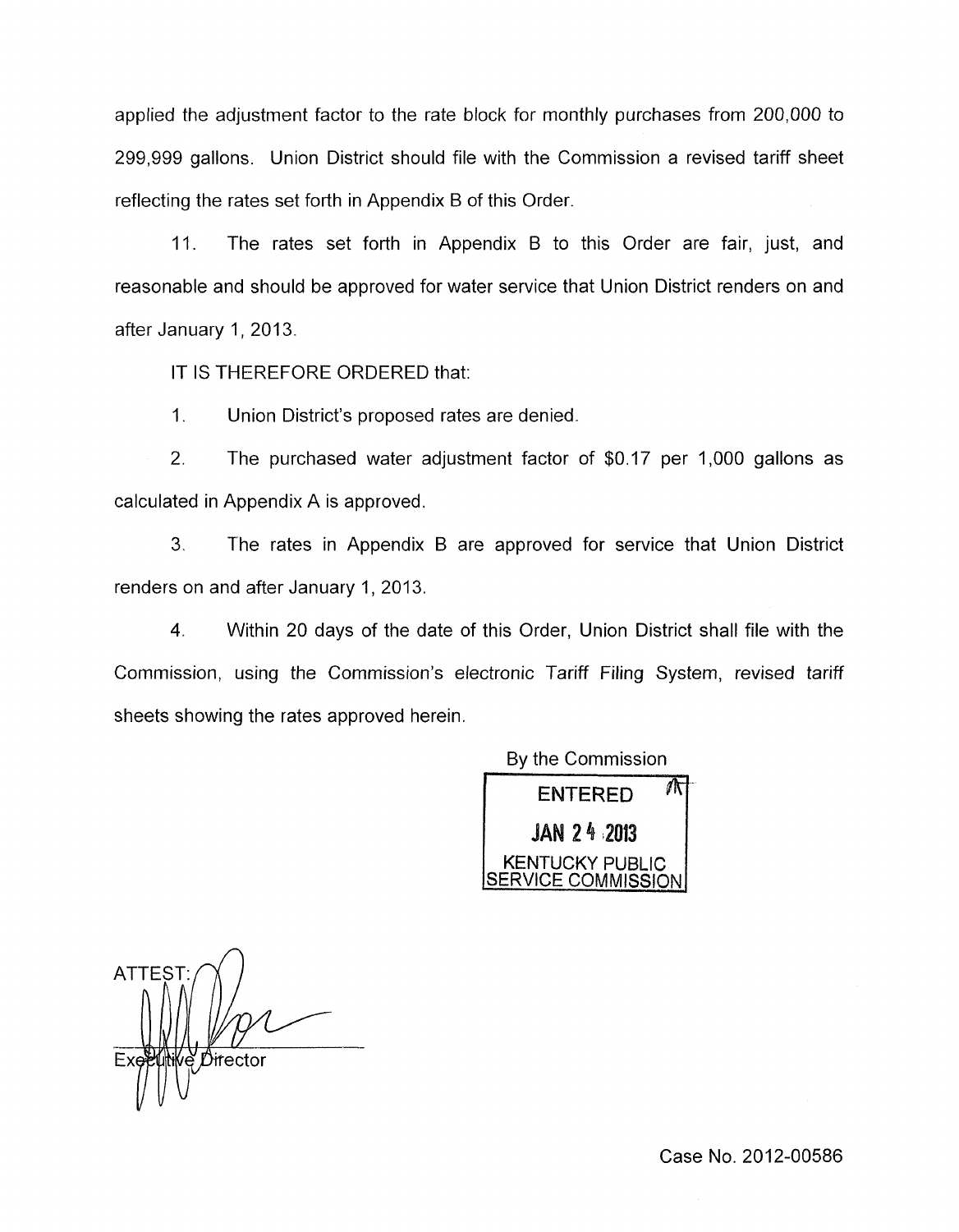### APPENDIX A

# APPENDIX TO AN ORDER OF THE KENTUCKY PUBLIC SERVICE COMMISSION IN CASE NO. 2012-00586 DATED JAN 2 4 2013

 $\ddot{\phantom{a}}$ 

|                                   | New Rate       | <b>Base Rate</b>             |  |
|-----------------------------------|----------------|------------------------------|--|
| Morganfield                       |                |                              |  |
| Purchases in gallons              | 335,848,500    | 335,848,500                  |  |
| Volumetric rate                   | \$1.6617/1,000 | \$1.5035/1,000               |  |
|                                   | \$558,079.45   | \$504,948.22                 |  |
| Increased water cost              |                | \$53,131.23                  |  |
| Increased water cost              |                | \$53,131.23                  |  |
| Divided by gallons sold/1,000     |                | 316,280,820                  |  |
| Purchased water adjustment factor |                | 0.16799<br>\$                |  |
|                                   |                | or $$0.17$ per 1,000 gallons |  |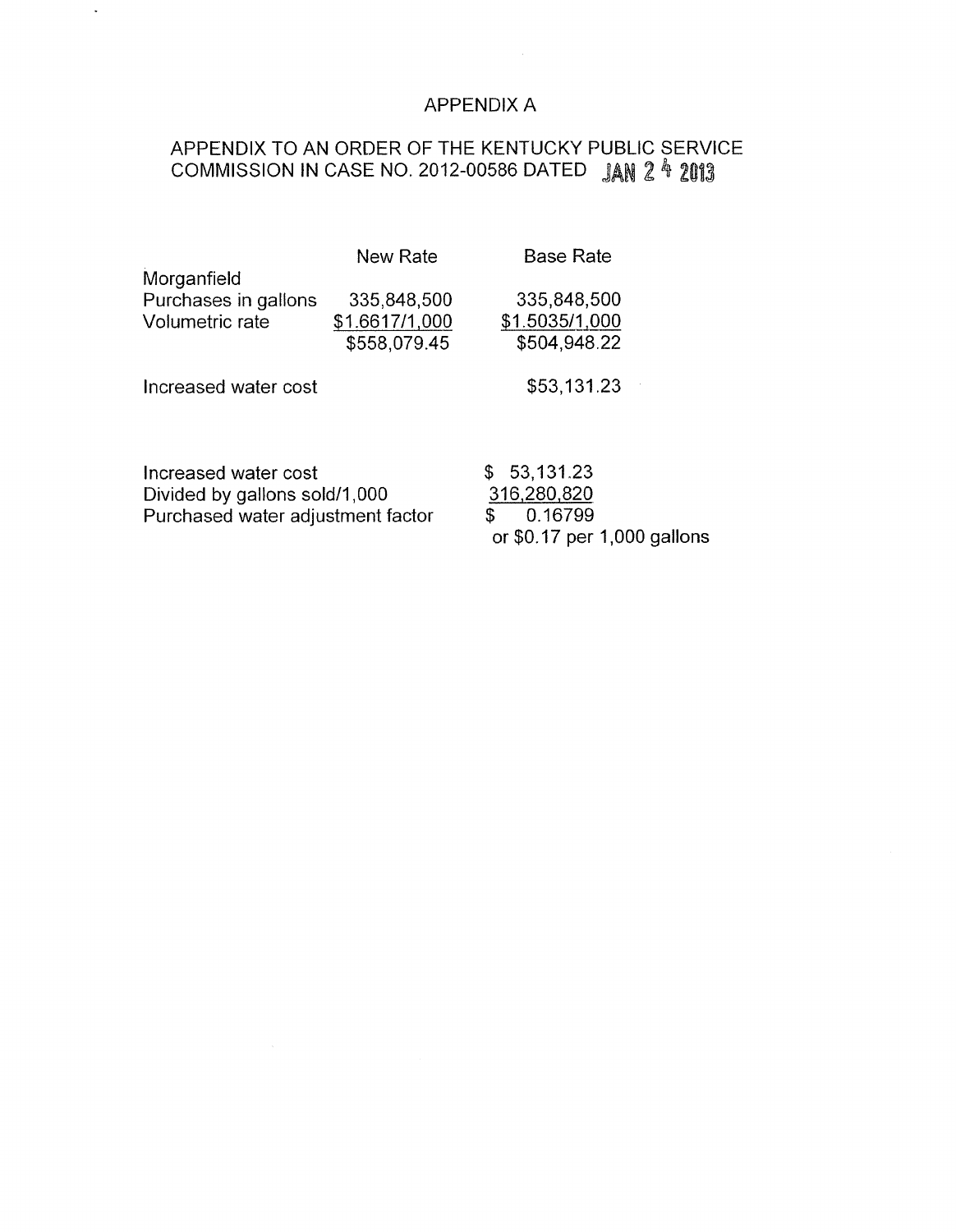#### APPENDIX B

# APPENDIX TO AN ORDER OF THE KENTUCKY PUBLIC SERVICE<br>COMMISSION IN CASE NO. 2012-00586 DATED  $\frac{1}{2}$  and  $\frac{9}{2}$   $\frac{1}{2}$ COMMISSION IN CASE NO. 2012-00586 DATED

The following rates and charges are prescribed for the customers in the area served by Union County Water District. All other rates and charges not specifically mentioned herein shall remain the same as those in effect under authority of the Commission prior to the effective date of this Order.

### **Monthly Rates**

| 5/8" Meter  |                 |                |         |                   |  |  |
|-------------|-----------------|----------------|---------|-------------------|--|--|
| First       |                 | 2,000 gallons  | \$11.41 | Minimum Bill      |  |  |
| <b>Next</b> |                 | 3,000 gallons  | 5.70    | per 1,000 gallons |  |  |
| <b>Next</b> |                 | 5,000 gallons  | 5.30    | per 1,000 gallons |  |  |
| <b>Next</b> |                 | 15,000 gallons | 4.95    | per 1,000 gallons |  |  |
| <b>Next</b> |                 | 25,000 gallons | 4.65    | per 1,000 gallons |  |  |
| <b>Next</b> |                 | 50,000 gallons | 4.25    | per 1,000 gallons |  |  |
| <b>Next</b> | 100,000 gallons |                | 3.85    | per 1,000 gallons |  |  |
| <b>Next</b> | 100,000 gallons |                | 3.45    | per 1,000 gallons |  |  |
| Over        | 300,000 gallons |                | 3.05    | per 1,000 gallons |  |  |
|             |                 |                |         |                   |  |  |
| 3/4" Meter  |                 |                |         |                   |  |  |
| First       |                 | 5,000 gallons  | \$28.50 | Minimum Bill      |  |  |
| <b>Next</b> |                 | 5,000 gallons  | 5.30    | per 1,000 gallons |  |  |
| <b>Next</b> |                 | 15,000 gallons | 4.95    | per 1,000 gallons |  |  |
| <b>Next</b> | 25,000 gallons  |                | 4.65    | per 1,000 gallons |  |  |
| <b>Next</b> |                 | 50,000 gallons | 4.25    | per 1,000 gallons |  |  |
| <b>Next</b> | 100,000 gallons |                | 3.85    | per 1,000 gallons |  |  |
| <b>Next</b> | 100,000 gallons |                | 3.45    | per 1,000 gallons |  |  |
| Over        | 300,000 gallons |                | 3.05    | per 1,000 gallons |  |  |
|             |                 |                |         |                   |  |  |
| 1" Meter    |                 |                |         |                   |  |  |
| First       |                 | 10,000 gallons | \$55.00 | Minimum Bill      |  |  |
| <b>Next</b> |                 | 15,000 gallons | 4.95    | per 1,000 gallons |  |  |
| <b>Next</b> |                 | 25,000 gallons | 4.65    | per 1,000 gallons |  |  |
| <b>Next</b> |                 | 50,000 gallons | 4.25    | per 1,000 gallons |  |  |
| <b>Next</b> | 100,000 gallons |                | 3.85    | per 1,000 gallons |  |  |
| <b>Next</b> | 100,000 gallons |                | 3.45    | per 1,000 gallons |  |  |
| Over        | 300,000 gallons |                | 3.05    | per 1,000 gallons |  |  |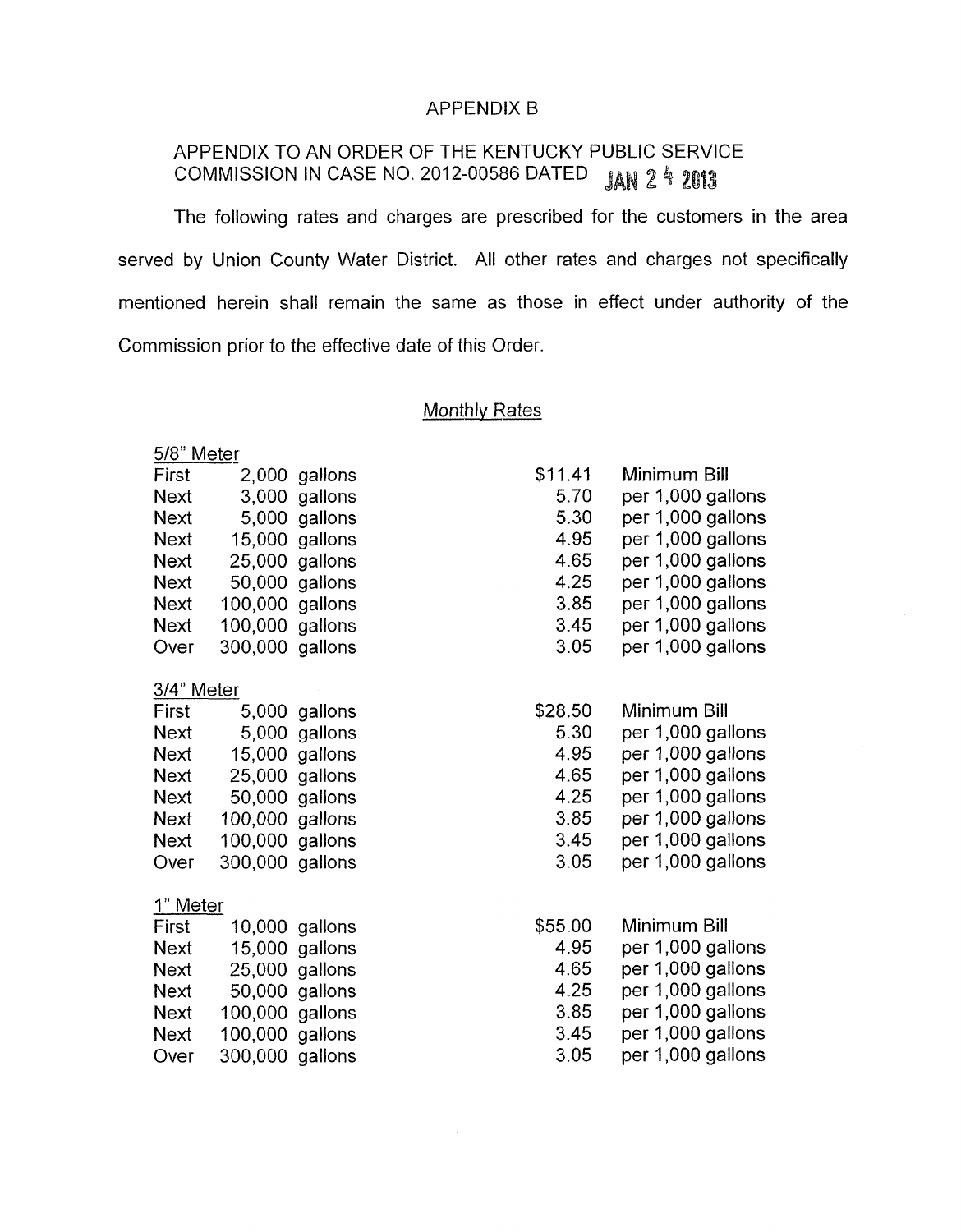| 1 1/2" Meter |         |                                                                                                                                                                                                                                                                                                                                                                                                                                                                            |                                                          |
|--------------|---------|----------------------------------------------------------------------------------------------------------------------------------------------------------------------------------------------------------------------------------------------------------------------------------------------------------------------------------------------------------------------------------------------------------------------------------------------------------------------------|----------------------------------------------------------|
|              |         | \$129.25                                                                                                                                                                                                                                                                                                                                                                                                                                                                   | Minimum Bill                                             |
|              |         | 4.65                                                                                                                                                                                                                                                                                                                                                                                                                                                                       | per 1,000 gallons                                        |
|              | gallons | 4.25                                                                                                                                                                                                                                                                                                                                                                                                                                                                       | per 1,000 gallons                                        |
|              |         | 3.85                                                                                                                                                                                                                                                                                                                                                                                                                                                                       | per 1,000 gallons                                        |
|              |         | 3.45                                                                                                                                                                                                                                                                                                                                                                                                                                                                       | per 1,000 gallons                                        |
|              |         | 3.05                                                                                                                                                                                                                                                                                                                                                                                                                                                                       | per 1,000 gallons                                        |
| 2" Meter     |         |                                                                                                                                                                                                                                                                                                                                                                                                                                                                            |                                                          |
|              |         | \$245.50                                                                                                                                                                                                                                                                                                                                                                                                                                                                   | Minimum Bill                                             |
|              |         | 4.25                                                                                                                                                                                                                                                                                                                                                                                                                                                                       | per 1,000 gallons                                        |
|              |         |                                                                                                                                                                                                                                                                                                                                                                                                                                                                            | per 1,000 gallons                                        |
|              |         | 3.45                                                                                                                                                                                                                                                                                                                                                                                                                                                                       | per 1,000 gallons                                        |
|              |         | 3.05                                                                                                                                                                                                                                                                                                                                                                                                                                                                       | per 1,000 gallons                                        |
| 2 1/2" Meter |         |                                                                                                                                                                                                                                                                                                                                                                                                                                                                            |                                                          |
|              |         | \$351.74                                                                                                                                                                                                                                                                                                                                                                                                                                                                   | Minimum Bill                                             |
|              |         | 4.25                                                                                                                                                                                                                                                                                                                                                                                                                                                                       | per 1,000 gallons                                        |
|              |         | 3.85                                                                                                                                                                                                                                                                                                                                                                                                                                                                       | per 1,000 gallons                                        |
|              |         | 3.45                                                                                                                                                                                                                                                                                                                                                                                                                                                                       | per 1,000 gallons                                        |
|              |         | 3.05                                                                                                                                                                                                                                                                                                                                                                                                                                                                       | per 1,000 gallons                                        |
| 3" Meter     |         |                                                                                                                                                                                                                                                                                                                                                                                                                                                                            |                                                          |
|              |         | \$457.99                                                                                                                                                                                                                                                                                                                                                                                                                                                                   | Minimum Bill                                             |
|              |         |                                                                                                                                                                                                                                                                                                                                                                                                                                                                            | per 1,000 gallons                                        |
|              |         |                                                                                                                                                                                                                                                                                                                                                                                                                                                                            | per 1,000 gallons                                        |
|              |         |                                                                                                                                                                                                                                                                                                                                                                                                                                                                            | per 1,000 gallons                                        |
| 4" Meter     |         |                                                                                                                                                                                                                                                                                                                                                                                                                                                                            |                                                          |
|              |         |                                                                                                                                                                                                                                                                                                                                                                                                                                                                            | Minimum Bill                                             |
|              |         |                                                                                                                                                                                                                                                                                                                                                                                                                                                                            | per 1,000 gallons                                        |
|              |         |                                                                                                                                                                                                                                                                                                                                                                                                                                                                            | per 1,000 gallons                                        |
| 6" Meter     |         |                                                                                                                                                                                                                                                                                                                                                                                                                                                                            |                                                          |
|              |         | \$1,187.97                                                                                                                                                                                                                                                                                                                                                                                                                                                                 | Minimum Bill                                             |
|              |         | 3.05                                                                                                                                                                                                                                                                                                                                                                                                                                                                       | per 1,000 gallons                                        |
|              |         | 25,000 gallons<br>$25,000$ gallons<br>50,000<br>100,000 gallons<br>100,000 gallons<br>300,000 gallons<br>50,000 gallons<br>50,000 gallons<br>100,000 gallons<br>100,000 gallons<br>300,000 gallons<br>75,000 gallons<br>25,000 gallons<br>100,000 gallons<br>100,000 gallons<br>300,000 gallons<br>100,000 gallons<br>100,000 gallons<br>100,000 gallons<br>300,000 gallons<br>200,000 gallons<br>100,000 gallons<br>300,000 gallons<br>300,000 gallons<br>300,000 gallons | 3.85<br>3.85<br>3.45<br>3.05<br>\$842.98<br>3.45<br>3.05 |

 $\sim 10$